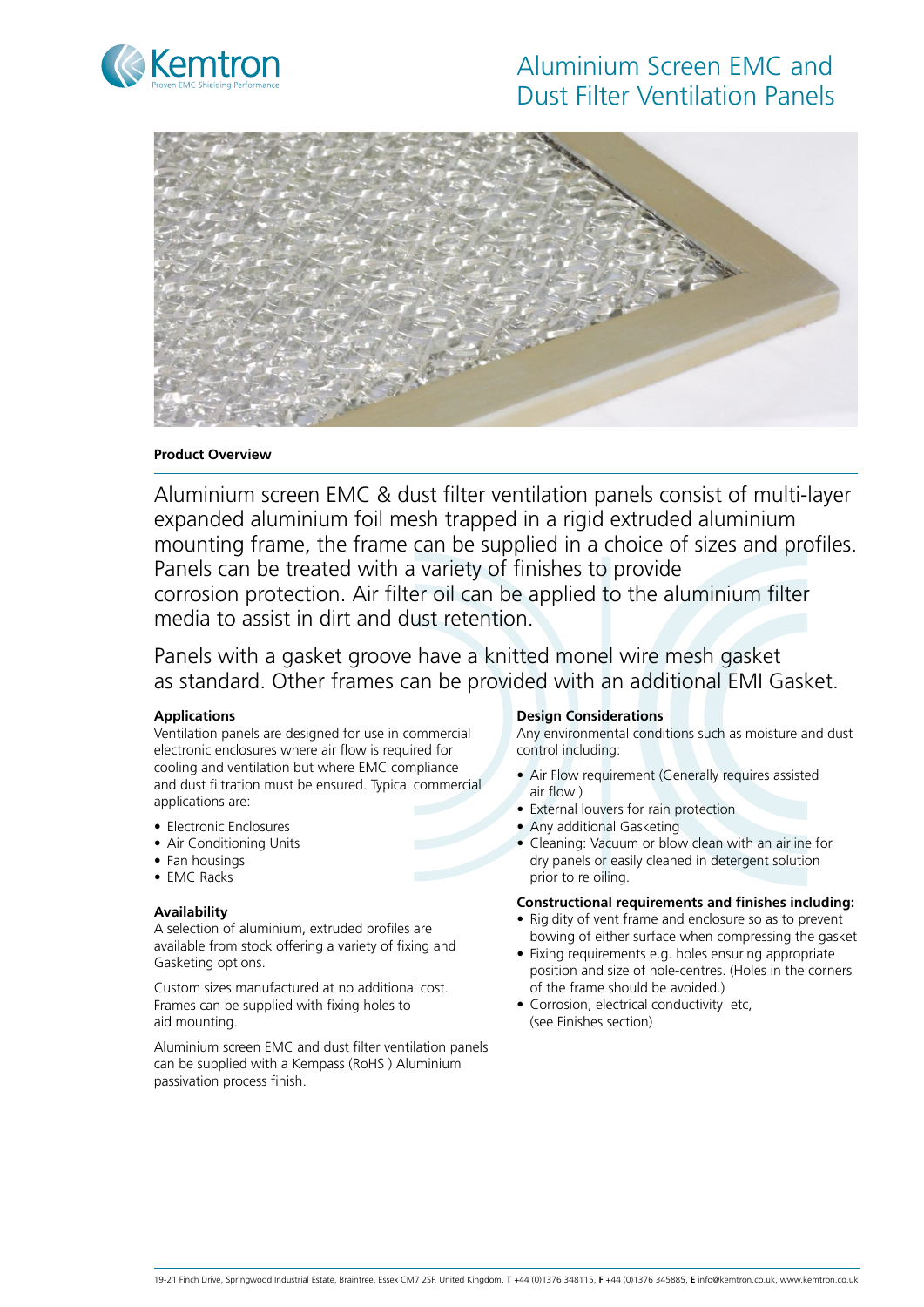

#### **Product Overview (Continued)**

#### **Production Capabilities**

Kemtron manufacture its range of EMC vent panels using the latest technology and, with the exception of painting and electro less plating, all processes are kept in house, giving us flexibility and total control over quality. Kemtron has invested heavily in this area making us the market leaders for price, delivery, quality and availability.

Fully programmable CNC machines for the notching & cutting of the frame extrusions and drilling of exact and repeatable holes combined with the latest TIG welding equipment allows Kemtron to offer a fast delivery of its competitive range of aluminium vent panels produced to customer designs. This advanced technology also eliminates the need for additional tooling and set-up charges. Kemtron holds a large range of aluminium extrusions. In addition to vent panels, Kemtron manufactures a huge range of EMI shielding products, including gaskets to compliment the vent panels.

#### **Finishes**

Vent panels can be supplied with a range of finishes including:

- Painted (frame only for dust panels)
- Electro less plated Tin or Nickel
- Kempass (RoHS) Aluminium Passivation process
- Trivalent chromium (RoHS compliant) or Hexavalent chromium

Kemtron's standard finish (Kempass) for aluminium vent panels fully meets the RoHS directive and replaces Alocrom1200, which is a hexavalent chromium process. Kemtron's in-house process applies a permanganate passivation which is a chromate free, inorganic and non toxic coating. The process produces a dense, uniform coating consisting of aluminium and reduced manganese oxides giving a light yellow colour to the surface. The surface finish is conductive with a low contact resistance equalling Alocrom 1200. It also meets all requirements of MIL-C-5541E for corrosion and electrical conductivity.

We are also able to offer a comprehensive range of painted finishes to complement our standard Kempass finish. Using industry leading wet paint solutions from Trimite, we offer full painting and preparation to DEF STAN specifications including matt and gloss finishes. In addition we can also offer Infra Red Reflecting (IRR) matt finishes complying with DEF STAN 00-23, 80-166 and STANAG 2338.

For less critical / commercial applications requiring a protected finish we recommend polyester powder coating. This is tough material that offers excellent resistance to fresh and saltwater, petrol, linseed and penetrating oils, along with limited resistance to various acids. We are happy to advise on specific examples if required. With both processes, we are able to offer a full range of colours to RAL/BS charts.